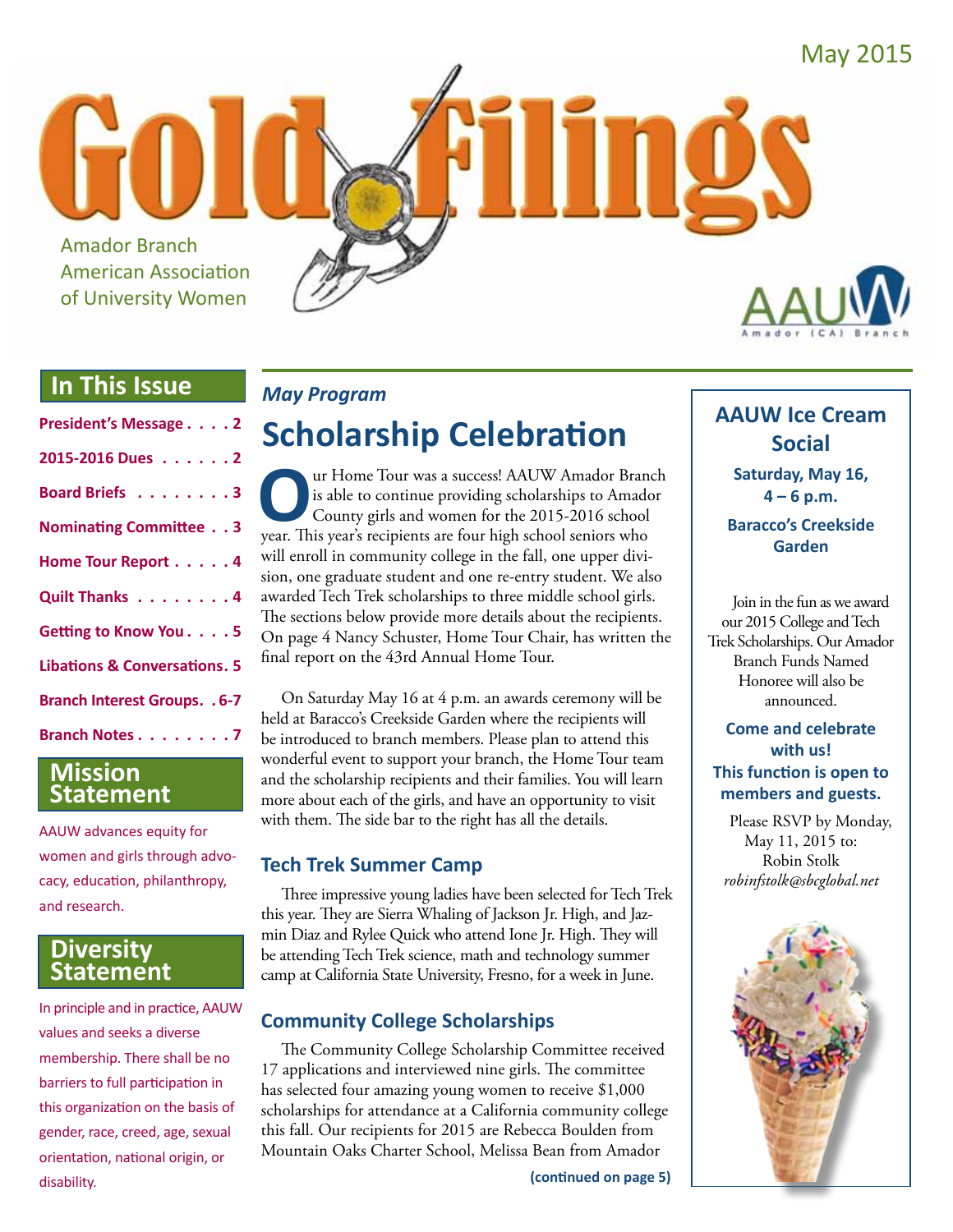# **President's Message**

#### *by Michele Powell*

The Home Tour was wonderful, but I will let Chair Nancy Schuster tell you all about that in her article on page 4. The weather was perfect and all who attended enjoyed it very much. I want to thank everyone for helping to make the Home Tour the wonderful success it always is. This is not possible without your continuing support and commitment. This year 47 members bought 62 tickets while last year 26 members bought 43 tickets. This represents an increase of 21 members who bought tickets and an increase of 19 in the number of tickets they bought.

Our next event is the May Ice Cream Social on May 16 where we award our scholarship as well as the Funds Named Honoree. Please join us for this event. Our year is focused on the Home Tour to raise money for scholarships and now is when we see the results of our labor.

The Nominating Committee has been working since January to put together a slate for 2015-2016. Nancy Street and Jackie Martinez have been quite successful in their efforts as you'll agree when you see the slate of elected officers and appointed chairs. However, there are still several vacant positions. Please consider serving as Home Tour Chair, President-Elect, Hospitality Chair or Co-Chair, or Community Representative. The slate is on page 3.

Our annual meeting is set for Saturday June 13 when we'll have a brunch catered by Mother Lode Deli. It will be held at **PAGE 2**

the Sutter Creek Community Center. The cost is \$10.00 per person. We'll vote on the 2015-2016 budget and the slate of officers. This is a great time to wish each other a relaxing summer.

Voting period is open for California State AAUW officers and goes until May 8. You've received an email with instructions that make voting easy. You can go to *aauwca.org* and click on ELECTIONS AND NOMINATIONS in the left hand side bar for full details. Make your voice heard.

This year we are also voting for AAUW National Board of Directors for 2015-2017. Voting opened on April 15 and closes June 19. You've been getting emails and US mail from the various candidates. Alicia Hetman who is the former AAUW California President is running for National Vice President. Go to aauw.org, then look a bit down the page on the left and you'll find a link titled AAUW NATIONAL ELECTION. When you go to that page you will have the information and all the links you need to vote.

Liz Powell, one of our new (working) members, has volunteered to organize an evening book group. Please see the details in the interest group listing on page 6.

It is membership renewal time. Please see Isabel's note below on this important topic. You will be getting a second invoice this week from Isabel.

I hope to see you on May 16 for the awards ceremony.

## **Membership Renewal for 2015-16**

Dear AAUW Members,

It's time once again to renew your annual AAUW membership. Our current membership year runs through June 30, 2015.

This year National has developed a new payment program that allows you to pay online or pay by check whichever way is easier for you. We will be sending out the renewal notices this week via email that will provide you with explicit directions on how to pay your renewal online.

If you prefer not to renew online, then you can always send in your check for \$85.00. Please remember that last year AAUW members voted to increase the State dues by \$4.00, accounting for the increase. The new dues breakdown is: National–\$49, State–\$20, Branch–\$16. All of the information will be provided

in the renewal email.

If you have any questions, please don't hesitate to contact me at your convenience.

Thank you for your continued support and I look forward to seeing you and working with you in the coming year!

> *Isabel Singleton Treasurer*

## **June Newsletter Deadline**

The deadline for submitting articles and information for the June issue of Gold Filings is May 27th. Please submit material as soon as you can. Thank you.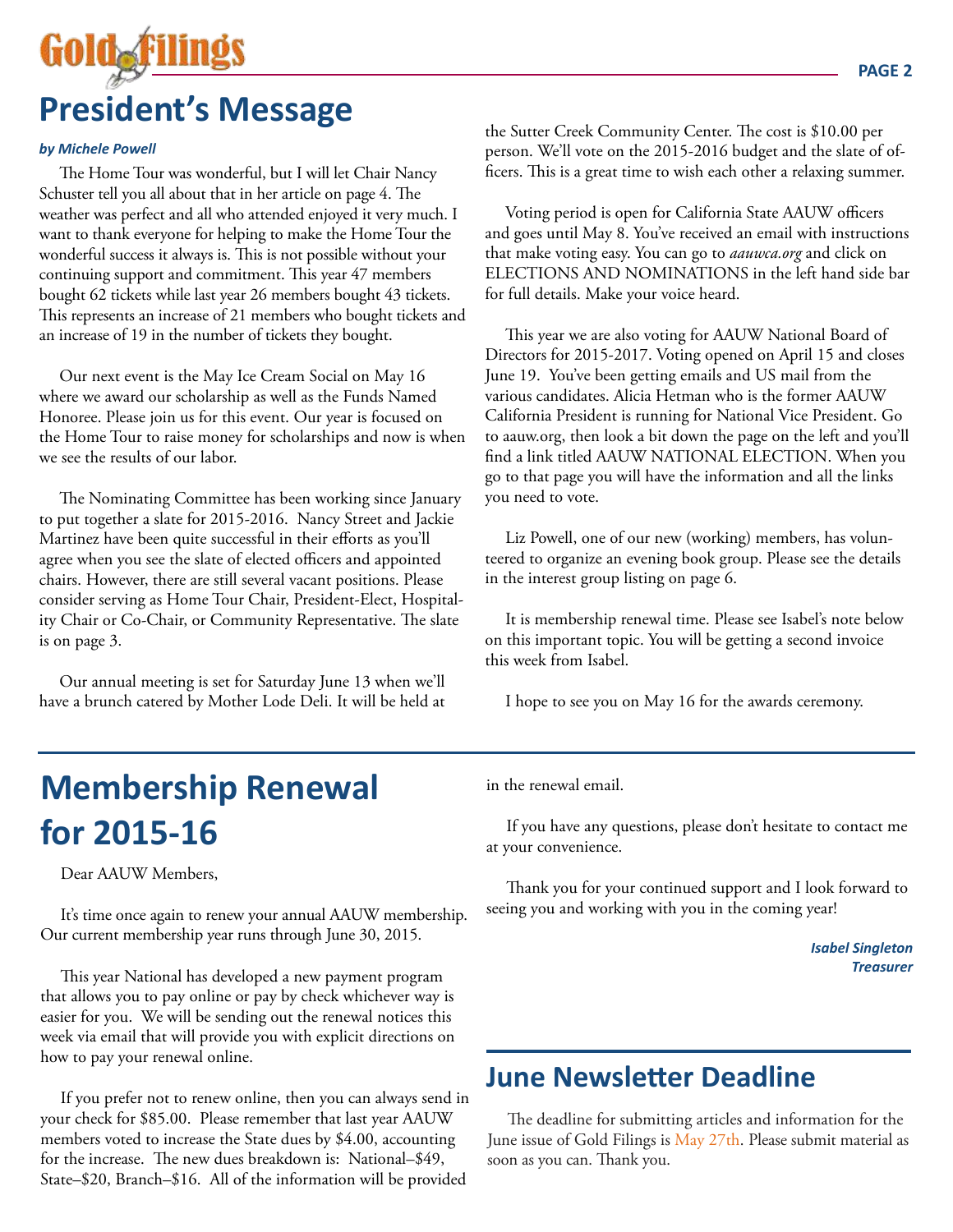# *Nominating Committee Report*

## **Slate of Officer Nominees and Board Appointees**

*by Nancy Street*

#### *We Need Your Help! Time Is Running Out!*

The Nominating Committee has made numerous recruitment phone calls and emails for elected officers and appointed board positions. Many branch members, including many new ones, have agreed to serve next year and we have formed a great team (please see the slate below). We still have some slots to fill and are hoping that you will consider stepping up to help our branch.

Attendance at board meetings is not required, unless you have business to conduct. At this time we really need some of you to volunteer, otherwise some things will be dropped! Can you imagine no Home Tour or no refreshments at meetings? That's what will happen if the positions are not filled. Any of these positions can be shared, so consider asking a fellow member to join you in serving the branch. The open elected position is President Elect. The open appointed positions are Community Representative, Hospitality Chair, and Home Tour Chair.

Our website (amador-ca.aauw.net) contains job descriptions for you to peruse. PLEASE HELP! If you are interested, please contact Nancy Street at *streetjb@volcano.net* or Jackie Martinez at *jackiemartinezm@aol.com*

## **Slate of Officer Nominee**

| President: Michele Powell                  | <b>International Relatio</b><br>Bohl<br>Newsletter: Rebecca                       |
|--------------------------------------------|-----------------------------------------------------------------------------------|
| <b>President Elect: OPEN</b>               |                                                                                   |
| Program V.P.: Helen Bonner                 |                                                                                   |
| Membership V.P.: Sandee<br>Bowman          | Public Policy/Ed. Ec<br>Karen Dickerson                                           |
| Funds V.P.: Suzanne Nicholson              | Public Relations: My<br>Robison                                                   |
| Secretary: Nancy Street/Jackie<br>Martinez | Scholarships-Comn<br>College: Kelli Gar<br>Scholarships-UD/G<br>entry: Kathy Gule |
| Treasurer: Isabel Singleton                |                                                                                   |
| By-laws: Karen Baker                       |                                                                                   |
| <b>Community Rep: OPEN</b>                 | Tech Trek: Gretchen                                                               |
| Directory: Laurie Brunson                  | Sunshine: Lynne Br                                                                |
| Historian: Sandi Baracco                   | Website: Sue Harrin                                                               |
| <b>Home Tour Chair: OPEN</b>               |                                                                                   |
| <b>Hospitality: OPEN</b>                   |                                                                                   |

| es and Board 2015-16:                           |
|-------------------------------------------------|
| International Relations: Rita<br>Bohl           |
| Newsletter: Rebecca Wilson                      |
| Public Policy/Ed. Equity<br>Karen Dickerson     |
| Public Relations: Myrna Kay<br>Robison          |
| Scholarships-Community<br>College: Kelli Garcia |
| Scholarships-UD/Grad/Re-<br>entry: Kathy Guletz |
| Tech Trek: Gretchen Carlson                     |

umit gton

## **Board Briefs**

Summary of the Board meeting of April 16, 2015:

- Branch received a donation request from Sober Grad, funds already allocated in budget.
- Minutes of March 19, 2015 were approved as written.
- Treasurer gave the financial report for February and March.
- Home Tour receipts total \$9,498, expenses \$2,192.21 to date. Ticket sales have picked up; mail order sales are down. Style Magazine of Folsom will feature the Home Tour in an article after this year's event. All is set for Home Tour on April 18.
- No changes in the roster of 2015-16 officer nominees and board appointees. Most members have been contacted. Still need President-elect, Membership V.P., Community Rep., Newsletter Editor, Home Tour Chair, and Hospitality Chair.
- Three members have paid dues via online program.
- Board approved motion to reimburse Gretchen Carlson for purchase of Tech Trek bears.
- Isabel Singleton and Cathy Yochheim will form a committee to prepare a proposal to present to the board concerning a possible Comedy Club fundraiser.
- Everything is in order for the May Funds Celebration and Ice Cream Social.
- The June program is set for 9:30 am on June 13. Board agreed to have brunch catered by Mother Lode Deli. Cost to members will be approximately \$10.00.
- Board agreed to forming a committee consisting of former scholarship chairs/committee members to review scholarship application and selection process.
- Scholarship recipients have been selected.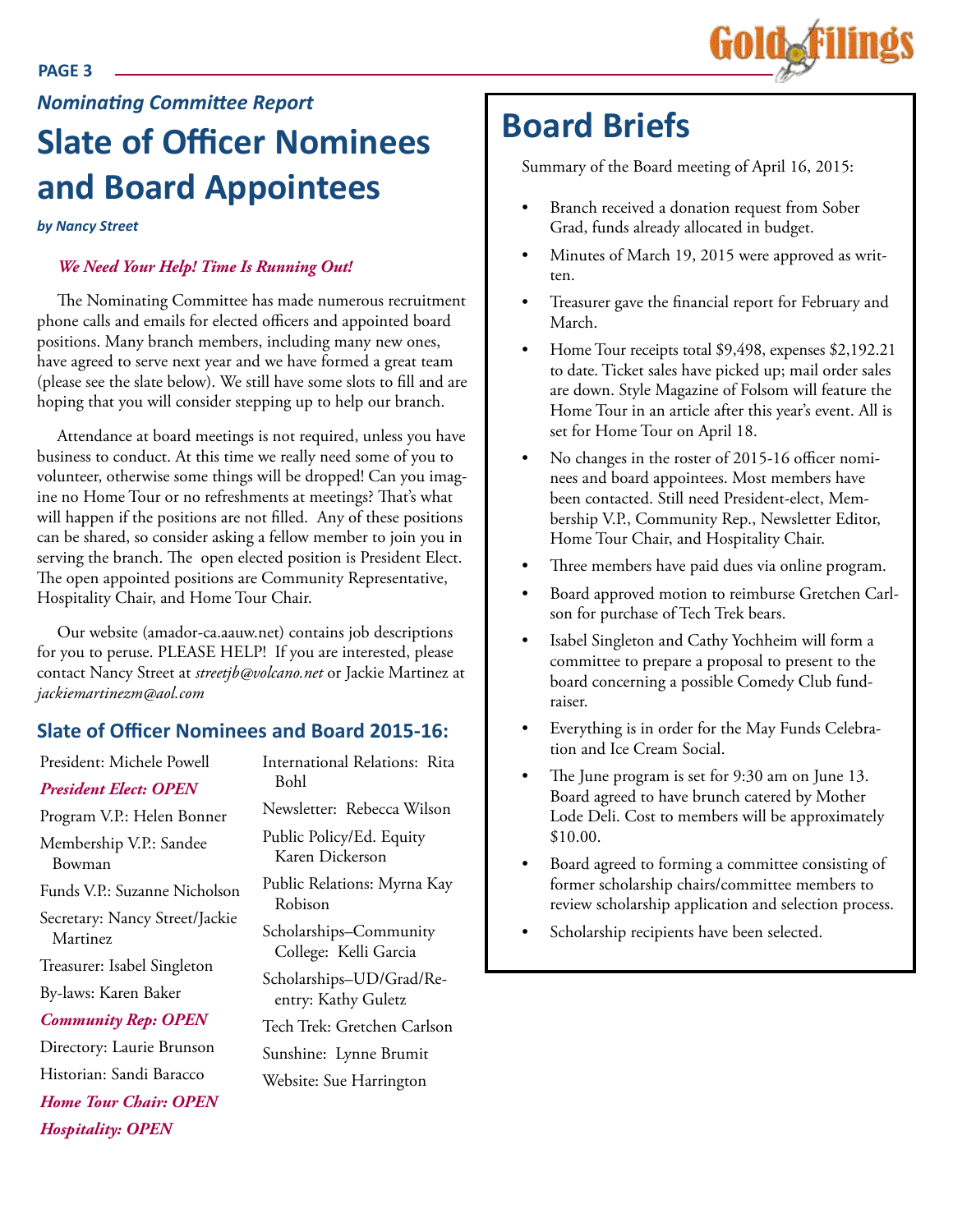## **43rd Annual Home Tour Report**

#### **Vines, Views & Villas:**

**GOIOAF** 

- Perfect weather
- **Beautiful homes**
- Fascinating historic site
- Welcoming hostesses
- Great parking attendants
- Super photo team
- Outstanding sponsor support

The only thing to add is a big thank you to all of you for making this a very enjoyable event. I haven't seen the final count, but the number of members who purchased tickets grew exponentially! The cookies were delicious and very attractive. I send special thanks to Jim Powell, who did a wonderful job on all the graphics and the great brochure.

Please look over your brochure again and notice all the sponsors. A "thank you" would be nice when you visit their places of business (and I'll bet you visit lots of them).



This wouldn't be complete without the numbers you're all waiting to hear:

- 445 tickets sold =  $$9,907.00$
- Quilt ticket sales =  $$1,625.00$
- Sponsor revenue =  $$3,950.00$
- *• Grand total = \$15,482.00*

Ticket sales were down this year. The Home Tour Committee will have a final meeting next week and that will be part of the discussion. If you have any comments or suggestions, please send them to me ASAP at *nancys@volcano.net*

*–Nancy Schuster*

## **2015 Home Tour Opportunity Quilt**

Many thanks to all of you who purchased and sold tickets for this year's Home Tour Opportunity Quilt. As you know, 100% of the proceeds from ticket sales go to the Scholarship Fund for sending local girls to Tech Trek and towards college educations for local women. This year we raised \$1,625!! More tickets were sold this year than in the last few years. Isabel Singleton is the winner of this year's quilt.

One half of the money was raised by going to meetings: Castle Oaks Women's Club (Jackie Martinez), Mother Lode Quilt Guild, Sutter Creek Women's Club (Norva Fagg and Teresa Ryan), Sierra Gold Quilters' Guild (Aieleen Parker), and Sierra Belles (Lynne Brumit) and at the Home Tour Tea (Lynne Brumit also helped out here).

The other half of the tickets were purchased or sold by AAUW members. A great deal of time and effort goes into the making of the quilt, so on behalf of the quilters (Barbara Garcia, Aieleen Parker and Sue Harrington) we thank you for your time and effort selling tickets and the tickets you purchased. I am sure that those who will receive scholarships in the coming year also appreciate your efforts.

*–Sue Harrington*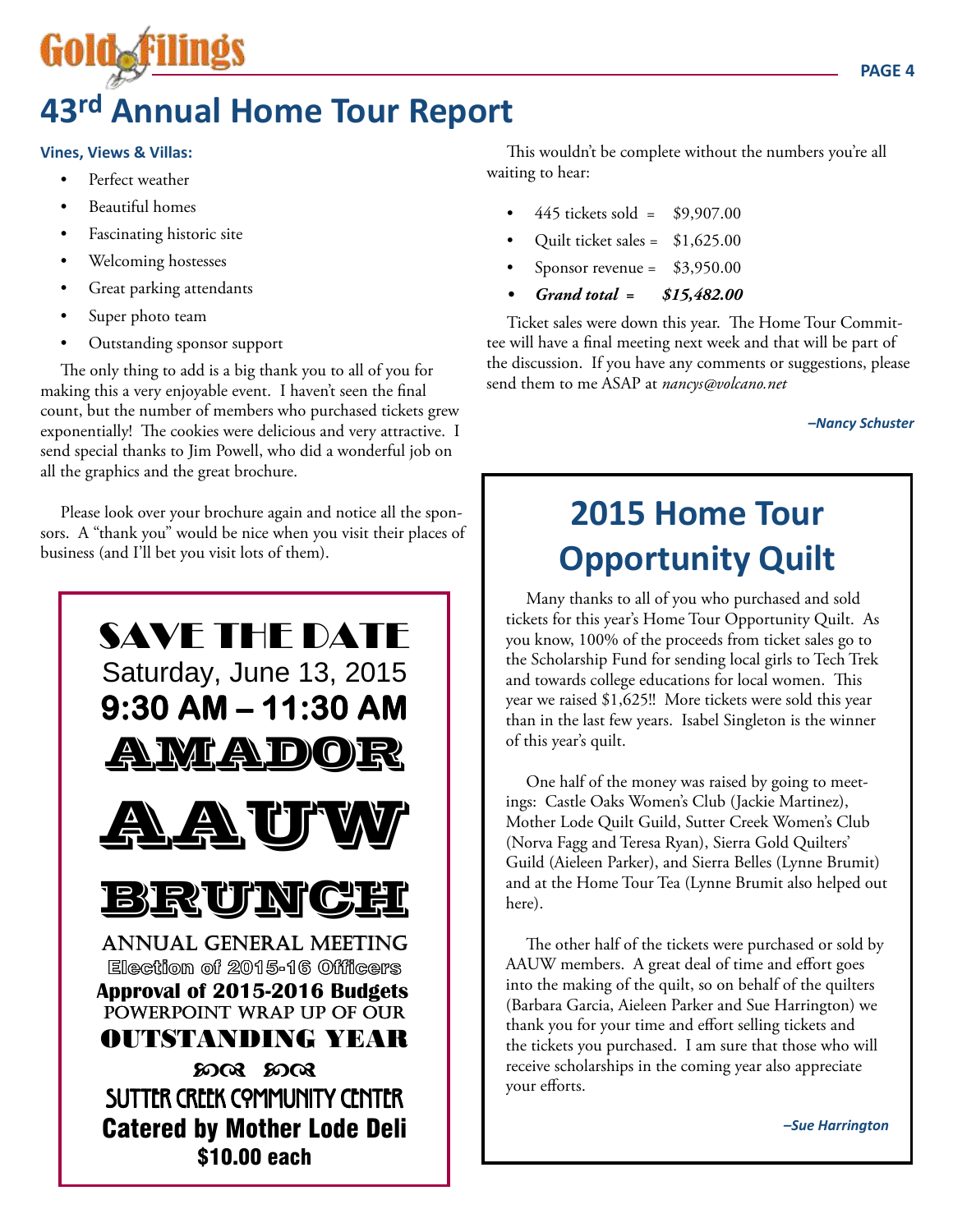

## **Getting to Know You: Cathy Castillo**

As a long time resident of Sutter Creek, Cathy probably needs little introduction!

She was born into an Air Force family in Saratoga Springs, N.Y. Her father later moved on to United Airlines, so Cathy was 'on the move' at a young age. Her family spent time in Chicago and Denver before settling in Novato.

Cathy graduated from Sacramento State with an



accounting degree and spent time working in San Francisco and Sacramento. When she and her husband, Jim Swift, started a family, Cathy became a permanent resident of Sutter Creek. Their children are fifth generation Amador County. Their son is now in the Air Force and their daughter is at Folsom Lake College.

Cathy is a licensed CPA

with her own business and has three employees. In spite of these demands, Cathy has found time to join a book group and a knitting group. She's an avid gardener and with her love of nature, she and Jim enjoy a wide range of outdoor activities.

Welcome to AAUW!

*–JoAnn Chevrette*

## **Libations & Conversations Set for May 18**

AAUW Amador's Libations & Conversations group will meet Monday, May 18, 5:30-6:30 pm at the Union Inn and Pub in Volcano. Lani Chapman will lead our discussion topic: "The Value of Confidence."

required. No host libations available at the bar.

Several of us have reserved for dinner afterwards. If you'd like to do the same, please let Lani know by phone or email *chapman@volcano.net* before Sunday, May 17th.

Mark your calendars and invite your friends. No RSVP is

## **Scholarships**

High School, and Natalie Herrera-Trejo and Skylor Phillips from Argonaut High School.

Kelli Garcia, Chair; Committee members, Kathy Guletz, Karen Baker and Katie Scott

## **Upper Division/Graduate /Re-entry Scholarships**

Three outstanding women have been selected by the Upper Division/Graduate/ Re-Entry Scholarship Committee; each will receive a \$2,000 scholarship for 2015. Davina Edmondson is our Upper Division Scholarship recipient; Rachel Diane Jenkins is our Graduate Scholarship recipient; and Michelle Tillery is the recipient of our Re-Entry Scholarship.

Kathy Guletz, Chair; Committee members, Robin Stolk, Janet Kendig and Kelli Garcia



#### **PAGE 5**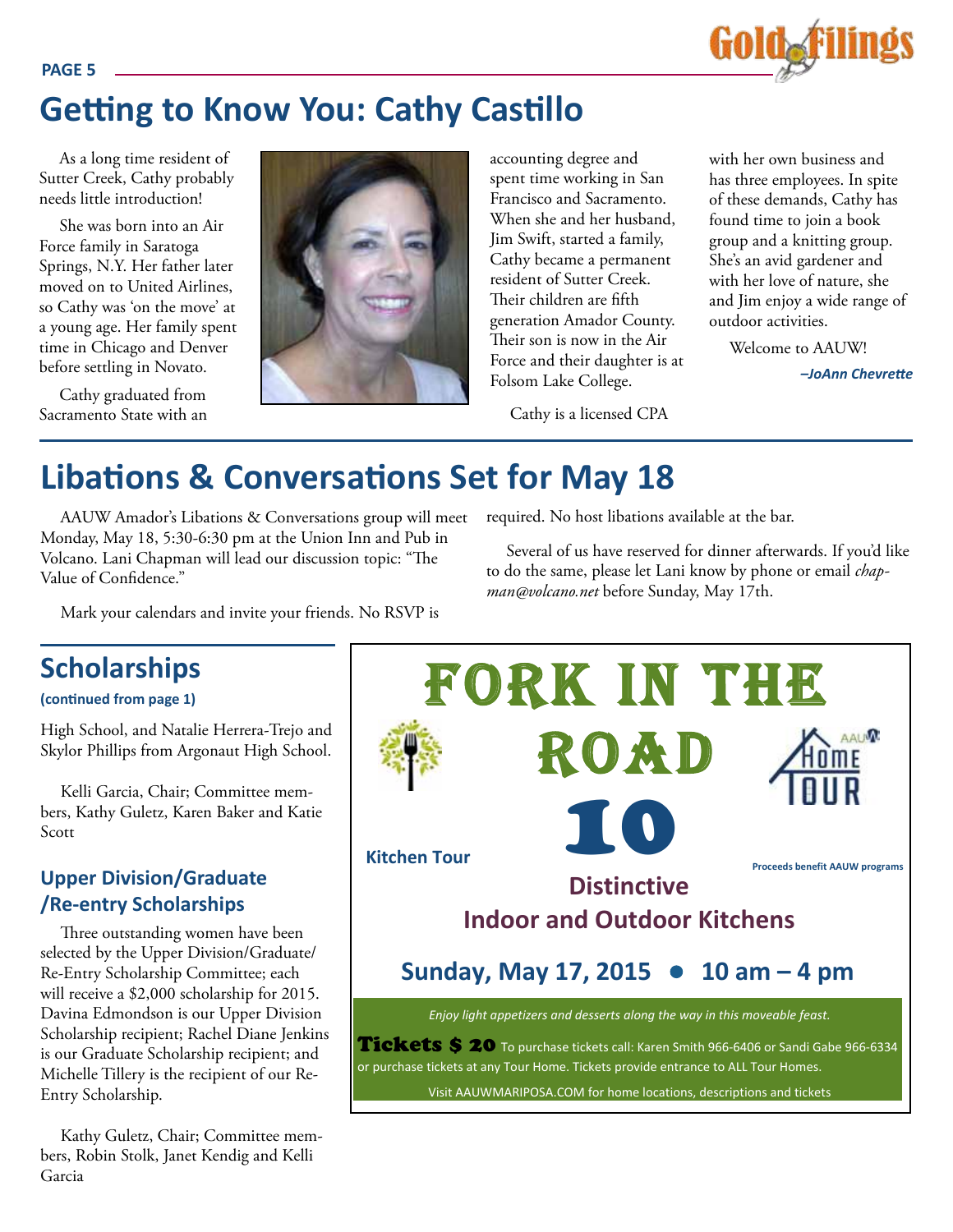## **Special Interest Groups**

## **Afternoon Book Group**

Robin Stolk, Chair *robinfstolk@sbcglobal.net*

Join us for a thoughtful and friendly book discussion the 2nd Monday of each month at 2 p.m. We meet at members' homes to discuss a book chosen from our



yearly list compiled in September. Our list is a mix of fiction and nonfiction. New members are welcome. On May 11 we will be discussing *The Aviator's Wife* by Melanie Benjamin at the home of Robin Stolk. If you'd like to join this discussion or join the Afternoon Book Group, contact Robin by phone or email.

## **Art in Action**

Charlene Unger, Chair *cux2@volcano.net*

We are a group whose members enjoy drawing and painting at each others' homes or various outdoor locations such as PiPi Valley, Bear River and Lake Tabeaud. We share information about art

workshops and gallery exhibits. Art in Action group members are responsible for the Art Show at the Home Tour. Beginners are welcome. Lunch is always part of the day. Meetings are every 2nd & 4th Tuesday. Contact Charlene for information about the next meeting.

## **Book Lovers & Page Turners**

Jackie Martinez, Chair *jackiemartinezm@aol.com*

We meet at 2 p.m. on the fourth Monday of each month (except December) at members' homes. We have great discussions about the books and how their themes and characters relate to our own lives and worlds. New members are welcome.



On May 25 we'll be discussing *A Fighting Chance* by Elizabeth Warren at the home of Chris Van Fleet. If you'd like to join us, contact Chris by email or phone. If you'd like to join the book group, contact Jackie Martinez.

## **Cork & Fork**

Greta McElroy, Chair *gretamcw@coastside.net*

This group meets every other month to enjoy wine tasting and appetizers. Members' homes are the usual meeting place, but we sometimes gather at a winery tasting room or other appropriate venue. Cork & Fork

meets the 2nd Sunday except in May when we meet on the 3rd Sunday because of Mother's Day. The next meeting of Cork & Fork is Sunday May 17. For details about Cork & Fork meeting locations or if you'd like to join the group, contact Greta McElroy.

#### **NEW – Evening Book Group**

Liz Powell, Chair *mslizpowell@gmail.com*

Love books? Love book clubs? Love the idea of getting together with other AAUW members for fun and fiction?



If the answer to any of the above

is YES, but work prevents you from joining one of the existing AAUW book clubs, then you're not alone. But all of that's about to change!

If you're interested in starting up and participating in an evening book club geared toward working members, please email Liz Powell at *mslizpowell@gmail.com* to sign up. Please include days of the week and times that work best with your current schedule.

Hope to hear from you!

#### **Garden Groupies**

Nancy Schuster, Chair *nancys@volcano.net*



Garden Groupies love plants and the

beauty they add to our lives! No digging, raking or pruning is required – just join us in visiting some very interesting places.

The Garden Groupies will visit the UC Davis Arboretum on Wednesday, May 20th. There are 17 demonstration gardens representing a living museum. The California Foothill Collection displays large trees and shrubs native to the foothills surrounding the Central Valley, and this might be of particular interest to our group. Another garden includes an extensive collection of native plants that work well in home landscapes. Check the website in advance. We'll depart from the parking lot next to the post office in Sutter Creek at 9:45. Estimated travel



**PAGE 6**